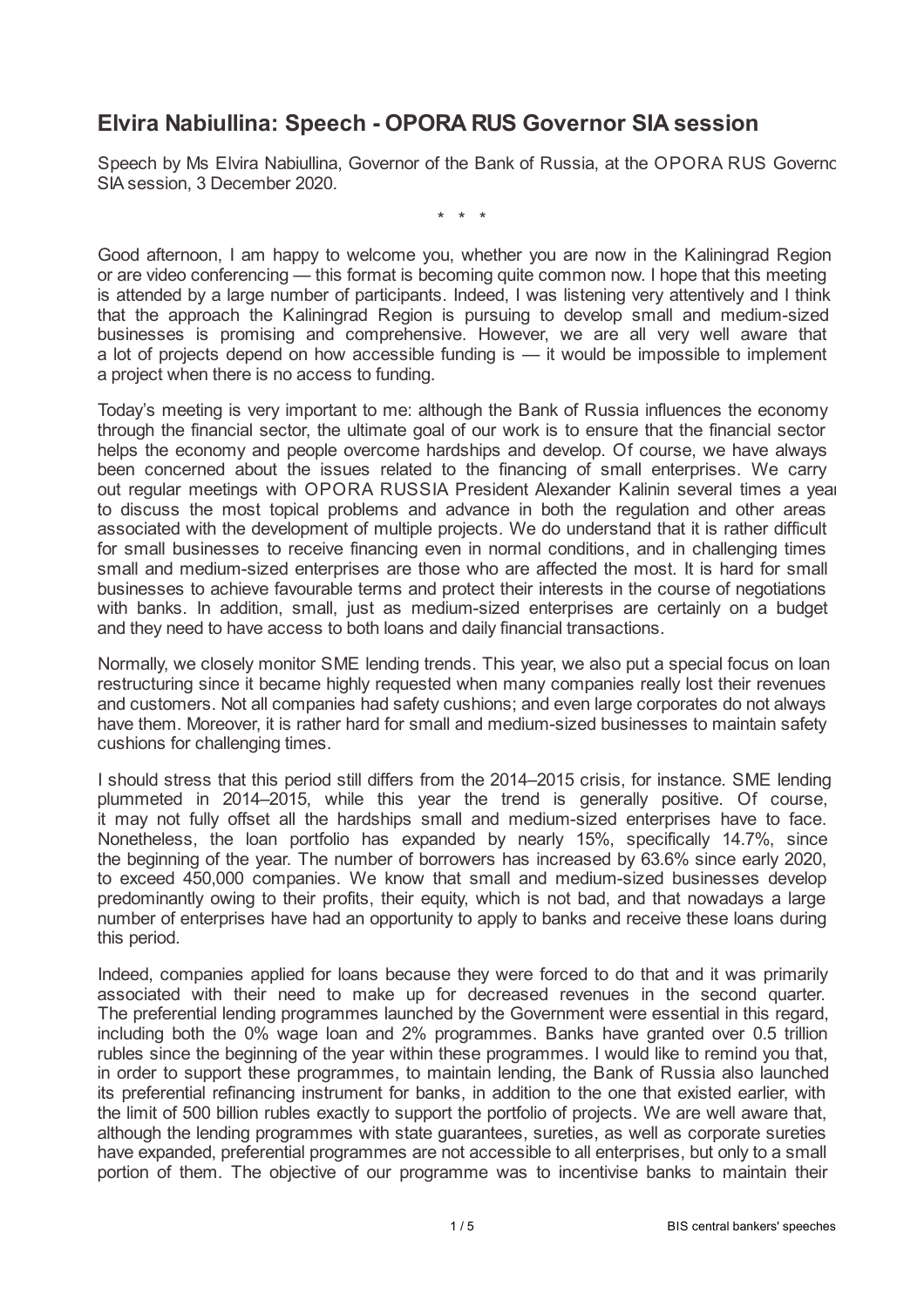lending amounts. In other words, those banks that did not reduce their SME lending considerably, including both under preferential and standard programmes, received funds from the Central Bank at a rather attractive interest rate, recently equalling 2.25%. This was a resource that truly helped maintain lending volumes.

A survey by OPORA RUSSIA — we are closely monitoring your survey findings — shows that businesses generally record a higher accessibility of loans in recent months. We appreciate this view.

Nonetheless, we can see that currently loans are mostly concentrated with large banks, but we are confident that both banks with a basic licence and regional banks will be capable to significantly contribute to the small business development and become more flexible since they better understand clients' interests and regional specifics. We are going to advance this segment of the banking system. Not only large banks have had access to our special-purpose instrument: 55 banks have used it, including regional banks and those banks that received corporate sureties.

As regards loan restructuring, as you know, an important aspect is that we have been improving the financial system through resolution measures for many years, in order to make it resilient and capable to support its clients in challenging periods. We can see that the banking sector has really demonstrated its readiness to provide support to a considerable portion of its borrowers during this hard period. More than 80% of the restructured loans were under banks' in-house programmes, and not because this was required by law.

Since the beginning of the year, the amount of restructured SME loans has reached 819 billion rubles, which is over 15% of the SME portfolio.

Initially, we planned that this restructuring option and incentives for banks to restructure loans would remain effective until 30 September, but then we decided to extend these measures until the end of the year. The number of loan restructuring applications is currently going down, but restructuring is still requested. Many companies have not had enough time to recover. Furthermore, they could also be affected by restrictions implemented in a range of regions. Therefore, just a few days ago we decided to extend this option for SME loan restructuring until the end of 2021 Q1, and this applies to both new and repeated restructurings. We are certainly going to monitor further how the situation changes. Moreover, I would like to remind you that we extended the regulatory relaxations for banks related to provisioning for restructured loans until 1 July. This privilege is also available to large corporates until 1 April. This concession period will also cover loans that will be restructured in 2021 Q1. In addition, we recommend that lenders and credit history bureaus do not take into account these restructurings as a negative factor in borrowers' credit histories. I know that many small and medium-sized enterprises focused on this issue and this is a sensitive topic for them.

I would like to thank OPORA RUSSIA for becoming the mediator in the process of loan restructuring. At the first stage, when businesses were especially stressed due to restrictions and uncertainty and because not all support programmes had gained momentum by then and banks had not yet adjusted their business processes since the number of restructuring applications was really enormous and nobody could have expected that, the Bank of Russia together with OPORA RUSSIA and other business associations created a 'green line' mechanism for businesses to apply to regarding any problems in their relations with banks. As a result, these were business associations who communicated with banks directly, and if they failed to solve a problem, the Bank of Russia intervened. This mechanism has proven to be efficient and highly requested. Therefore, we have decided to make it a permanent one. We are well aware that small companies may really face difficulties trying to gain banks' consideration and loyalty towards them. Therefore, it is very good that they have their lobbyists, in the good sense of the word.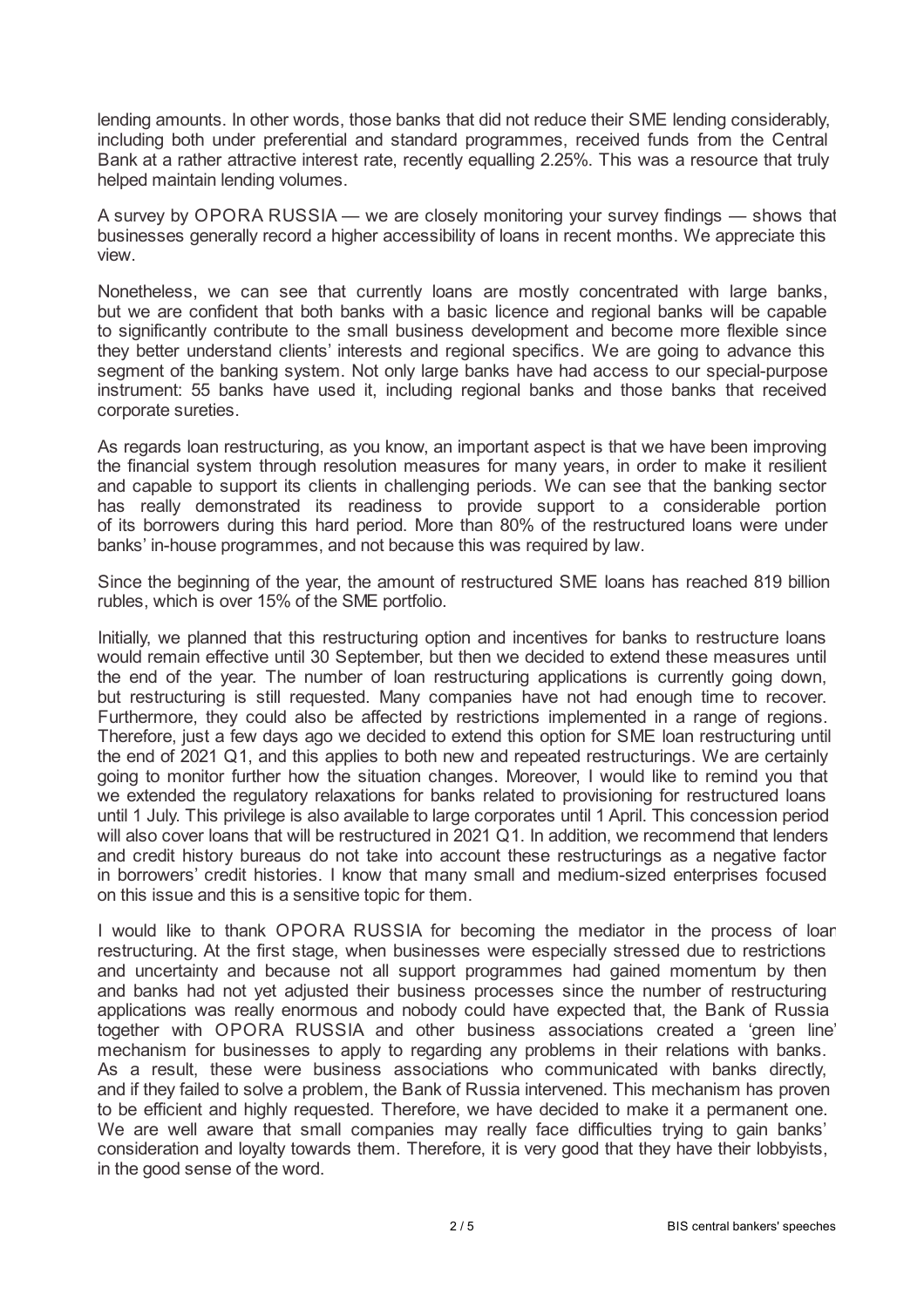As I have already said at the beginning, it is critical for us to make the communication between the financial sector in general and small businesses as easy as possible. This is not only related to the accessibility of loans.

Today, I would like to dwell on three issues. Of course, there are also other aspects, but since time is limited I will focus on three issues.

Firstly, this is certainly anti-money laundering and counter-terrorism financing (AML/CTF). This is a very acute topic for businesses, and we have already discussed it many times. The second issue is how the Faster Payments System evolves and what benefits it can provide to SMEs. The third topic I may not ignore and which is currently widely discussed is a digital ruble and what it can give to businesses.

As regards AML/CTF problems, we hold, and I hope that you also comprehend it, that these antimoney laundering procedures are absolutely crucial since they protect the banking system and the economy in general against 'dirty' business and crime. However, these procedures have their drawbacks. Banks may behave suspiciously even towards lawful companies, and we have observed this. Banks are not ready to investigate the situation when these are small clients that do not bring high profits, such as small and medium-sized enterprises. It is easier for banks just to block transactions than to consider them carefully. As a result, this affects bona fide businesses. We have been employing the mechanism for rehabilitating such affected companies for a while already, but we are aware that the entire system requires redesigning and costs need to be lower. Of course, it is now possible for a firm to be rehabilitated, but it would be better to avoid such a situation where companies have to undergo all these procedures, including an examination by the commission, since this is stressful for any market participants.

Therefore, we discussed this topic already last year, but we have now progressed to the active phase of the efforts aimed at establishing the centralised information service Know Your Customer, or KYC, as we have got used to saying. This platform will make it possible to reduce the number of banks' refusals and companies' expenses for the communication with banks. Clients' risks will be assessed not by banks, but by the platform developed by the Bank of Russia that will classify companies into three risk groups according to the traffic light principle. Banks will be able to focus only on the group having these risk signs and on the analysis of the operations of clients involving potentially higher risks.

We are going to launch this platform into regular operation at the end of 2021 and then scale it up so as to embrace all credit institutions by the end of 2022 Q1. Of course, we believe that it will make life easier for SMEs. We have also discussed how to improve this platform together with you.

The second issue is the Faster Payments System (FPS).

Initially, we launched it to enable P2P transfers. We can see that it is highly requested. However, right from the beginning, we have built this system considering the needs of retailers and small businesses and comprehending that this system may help SMEs cut costs significantly.

The FPS addresses the issue of high acquiring fees and considerably reduces costs for trade and service companies. In contrast to direct caps on fee amounts, it does not disturb the balance in the market. The FPS fees are 2–3 times lower than acquiring fees and may not exceed 0.7%.

Another advantage of the FPS is that it helps reduce the cash gap since funds transferred via the FPS are credited into companies' accounts instantaneously. This speeds up the turnover of enterprises' funds, which is also essential for business.

The third aspect is that the FPS is easily deployed. This system requires no additional equipment, and all necessary software may be promptly installed on the already existing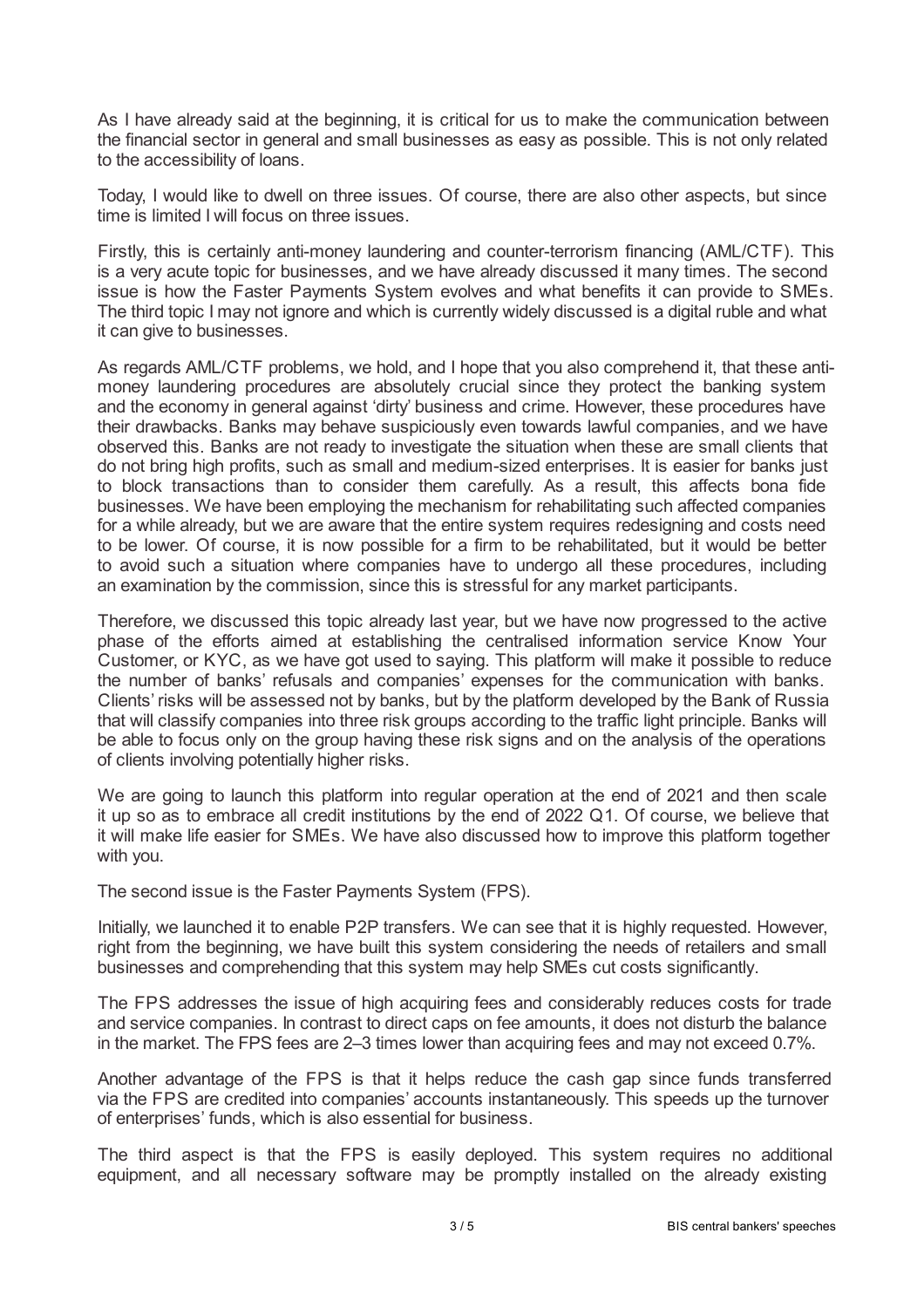terminals and cash desks. Installation and debugging take two or three days on average. At the beginning of next year, we will also launch the mobile application of the FPS. It will enable any retailers to integrate with the system faster, without the need to create their own apps. Moreover, other applications will function as well.

We are going to carry out regular training workshops on the FPS, with the first one scheduled for 15 December. So, you are welcome to join it. In future, we will hold such events together with OPORA RUSSIA and other business associations.

And the last topic I would like to touch upon is a digital ruble.

In October, we released our consultation paper on a digital ruble. You are welcome to read it if you are interested in. As you know, many foreign central banks are currently conducting analytical studies as well. A number of banks, for instance in China, have already started testing digital currencies. We may talk of a global technological revolution in central banks which will create a new form of money.

What are the differences between a digital ruble and the currently existing cash and non-cash money forms?

Firstly, a digital ruble is an obligation of the Central Bank, and not of commercial banks, which makes it similar to cash rubles. For those holding digital rubles, this implies that they will preserve this money, whatever happens to their banks.

Secondly, a digital ruble enables faster and more reliable payments and settlements. We are currently exploring several models to design a digital ruble which organise the interaction between customers, the Central Bank and commercial banks differently, but all the models have these advantages. These are faster, reliable and secure payments.

To a certain extent, a digital ruble also blurs the distinction between cash and non-cash payments. We are studying the option of launching offline payments with digital rubles via special-purpose wallets, but this is a challenging issue. This will enable people to pay with digital rubles even where there is no internet connection and they do not have cash. For companies operating in such localities, in remote areas, this option will reduce cash turnover costs.

Of course, a digital ruble may also create new risks, and we are closely exploring them. These may include cyber risks and the impact of this new form of money on the financial sector, primarily banks, and on the monetary policy.

We are now taking efforts to carry out a comprehensive discussion of these benefits and risks with the business community, the financial sector, and lawmakers. You are also welcome to join this discussion. We have plenty of formats to take part in it.

At the moment, we can see that these are banks who are concerned the most about a digital ruble — they perceive it as a factor that may decrease their profits. Just as the FPS, for instance, that levels out even the possibilities for banks and trade and service companies to negotiate cooperation terms to process payments and strengthens the competition in the market, a digital ruble decreases costs for businesses, but, on the other hand, may seize a part of banks' fee income from transactions. We believe this to be a natural trend in the development of the financial system: financial intermediaries should become increasingly cheaper for the economy and should earn their revenues owing to new products and services convenient to and requested by customers, and not because clients have no other options, as was the case with acquiring fees. Therefore, a stronger competition in this area will benefit the economy and businesses. In our opinion, SMEs will definitely benefit from this.